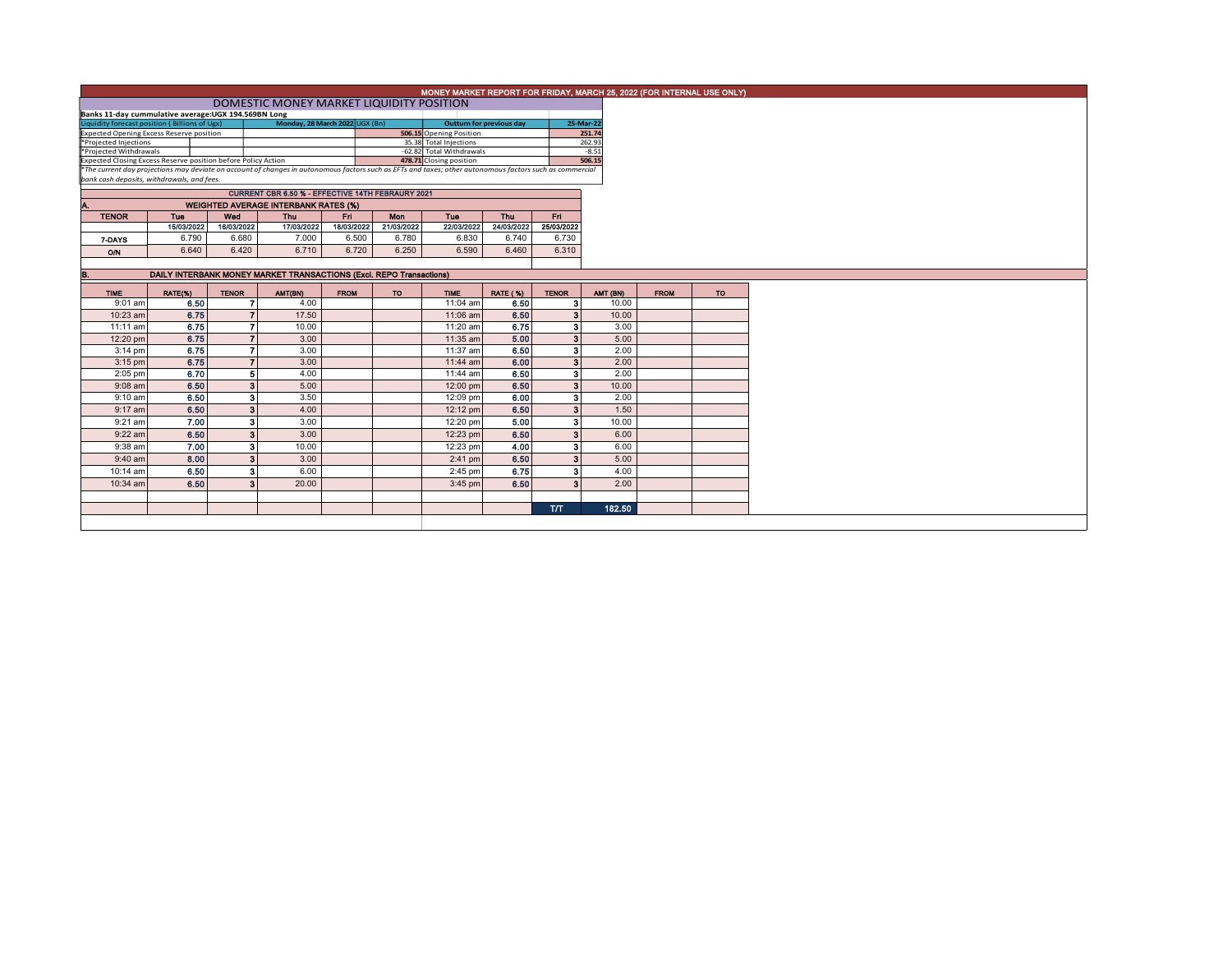CBR AND THE 7- DAY WAR INTERBANK RATES

|  |  | 01/03/2022 02/03/2022 03/03/2022 04/03/2022 07/03/2022 09/03/2022 10/03/2022 11/03/2022 14/03/2022 15/03/2022 16/03/2022 17/03/2022 18/03/2022 22/03/2022 22/03/2022 23/03/2022 24/03/2022 23/03/2022 23/03/2022 23/03/2022 23/ |  |  |  |  |  |  |
|--|--|---------------------------------------------------------------------------------------------------------------------------------------------------------------------------------------------------------------------------------|--|--|--|--|--|--|
|  |  |                                                                                                                                                                                                                                 |  |  |  |  |  |  |

DATE THUR THUR THUR THUR THUR THUR THUR THUR THUR THUR TOTAL 31-Mar-22 07-Apr-22 14-Apr-22 28-Apr-22 05-May-22 12-May-22 02-Jun-22 04-Aug-22 18-Aug-22 10-Nov-22 REPO - - - - - - - - - - - NEV REPO <br>
TOTALS 205.09 51.20 240.07 52.02 537.46 10.09 10.00 33.00 26.50 15.00 1,180.52<br>
TOTALS 205.09 51.20 240.07 52.02 537.46 10.09 10.00 33.00 26.60 15.00 1,180.52<br>
Total O/S Repo, Reverse Repo BOU Bill balances held D. MONETARY POLICY OPERATIONS MATURITIES PROFILE: (24-MARCH- 2022 TO 10-NOVEMBER- 2022)

|                                                          | (EI) STOCK OF TREASURY SECURITIES                                                     |                          |                       |                 | <b>ED</b><br><b>MONETARY POLICY MARKET OPERATIONS</b> |                                        |              |       |  |                |  |  |  |  |
|----------------------------------------------------------|---------------------------------------------------------------------------------------|--------------------------|-----------------------|-----------------|-------------------------------------------------------|----------------------------------------|--------------|-------|--|----------------|--|--|--|--|
| <b>LAST TBIILS ISSUE DATE: 17-MARCH-2022</b><br>5.734.93 |                                                                                       |                          |                       |                 |                                                       | (VERTICAL REPOS, REV-REPOS & BOU BILL) |              |       |  |                |  |  |  |  |
|                                                          | On-the-run O/S T-BILL STOCKs (Bns-UGX)                                                | 28/03/2022<br><b>OMO</b> | <b>ISSUE DATE</b>     | <b>AMOUNT</b>   | <b>WAR</b>                                            | <b>RANGE</b>                           | <b>TENOR</b> |       |  |                |  |  |  |  |
|                                                          | On-the-run O/S T-BONDSTOCKs(Bns-UGX)                                                  |                          | 23.010.08             | 28/03/2022 REPO |                                                       | 11-Feb                                 | 133.00       | 6.500 |  |                |  |  |  |  |
| TOTAL TBILL & TBOND STOCK- UGX                           |                                                                                       |                          | 28.745.02             |                 | <b>REPO</b>                                           | 15-Feb                                 | 303.00       | 6.500 |  |                |  |  |  |  |
| O/S=Outstanding                                          |                                                                                       |                          |                       |                 | <b>BOU BILL</b>                                       | 17-Feb                                 | 2.98         | 6.906 |  | 28             |  |  |  |  |
| <b>MATURITY</b>                                          | <b>TOTAL STOCK</b>                                                                    | <b>YTM (%)</b>           | <b>CHANGE IN</b>      |                 | <b>BOU BILL</b>                                       | 17-Feb                                 | 207.78       | 7.176 |  | 56             |  |  |  |  |
|                                                          | (BN UGX)                                                                              | AT CUT OFF*              | $\Upsilon$ TM $(+/-)$ |                 | <b>BOU BILL</b>                                       | 17-Feb                                 | 9.92         | 7.353 |  | 84             |  |  |  |  |
| 91                                                       | 110.78                                                                                | 6.501                    | 0.000                 |                 | <b>REPO</b>                                           | 17-Feb                                 | 404.00       | 6.500 |  |                |  |  |  |  |
| 182                                                      | 388.97                                                                                | 8.224                    | $-0.176$              |                 | <b>REPO</b>                                           | 28-Feb                                 | 431.50       | 6.500 |  |                |  |  |  |  |
| 364                                                      | 5.235.18                                                                              | 9,800                    | 0.100                 |                 | <b>REPO</b>                                           | 01-Mar                                 | 258.50       | 6.500 |  | $\overline{2}$ |  |  |  |  |
| 2YR                                                      | 595.21                                                                                | 11.000                   | 1.000                 |                 | <b>BOU BILL</b>                                       | 03-Mar                                 | 169.09       | 6.998 |  | 28             |  |  |  |  |
| 3YR                                                      | $\overline{\phantom{a}}$                                                              | 12.090                   | $-1.010$              |                 | <b>BOU BILL</b>                                       | 03-Mar                                 | 2.00         | 7.169 |  | 56             |  |  |  |  |
| 5YR                                                      | 1.119.91                                                                              | 14,390                   | 1.390                 |                 | <b>BOU BILL</b>                                       | 03-Mar                                 | 14.11        | 9.099 |  | 252            |  |  |  |  |
| 10YR                                                     | 10.364.47                                                                             | 14.000                   | 0.261                 |                 | <b>REPO</b>                                           | 03-Mar                                 | 394.00       | 6.500 |  |                |  |  |  |  |
| 15YR                                                     | 9.035.22                                                                              | 14,390                   | $-1.510$              |                 | <b>REPO</b>                                           | 04-Mar                                 | 76.00        | 6.500 |  |                |  |  |  |  |
| 20YR                                                     | 1.895.27                                                                              | 15,900                   | 0.400                 |                 | <b>REPO</b>                                           | 07-Mar                                 | 264.00       | 6.500 |  | 3              |  |  |  |  |
|                                                          | Cut OFF is the lowest price/ highest yield that satisfies the auction awarded amount. |                          |                       |                 | <b>BOU BILL</b>                                       | 10-Mar                                 | 21.09        | 6.906 |  | 28             |  |  |  |  |
|                                                          |                                                                                       |                          |                       |                 | <b>BOU BILL</b>                                       | 10-Mar                                 | 326.83       | 7.149 |  | 56             |  |  |  |  |
|                                                          |                                                                                       |                          |                       |                 | <b>BOU BILL</b>                                       | 10-Mar                                 | 9.83         | 7.357 |  | 84             |  |  |  |  |
|                                                          |                                                                                       |                          |                       |                 | <b>REPO</b>                                           | 10-Mar                                 | 287.50       | 6.500 |  |                |  |  |  |  |
|                                                          |                                                                                       |                          |                       |                 | <b>REPO</b>                                           | 11-Mar                                 | 180.00       | 6.500 |  |                |  |  |  |  |
|                                                          |                                                                                       |                          |                       |                 | <b>REPO</b>                                           | 14-Mar                                 | 87.00        | 6.500 |  |                |  |  |  |  |
|                                                          |                                                                                       |                          |                       |                 | <b>REPO</b>                                           | 15-Mar                                 | 270.00       | 6.500 |  |                |  |  |  |  |
|                                                          |                                                                                       |                          |                       |                 | <b>REPO</b>                                           | 17-Mar                                 | 168.00       | 6.500 |  |                |  |  |  |  |
|                                                          |                                                                                       |                          |                       |                 | <b>REPO</b>                                           | 23-Mar                                 | 110.00       | 6.500 |  |                |  |  |  |  |

WAR-Weighted Average Rate